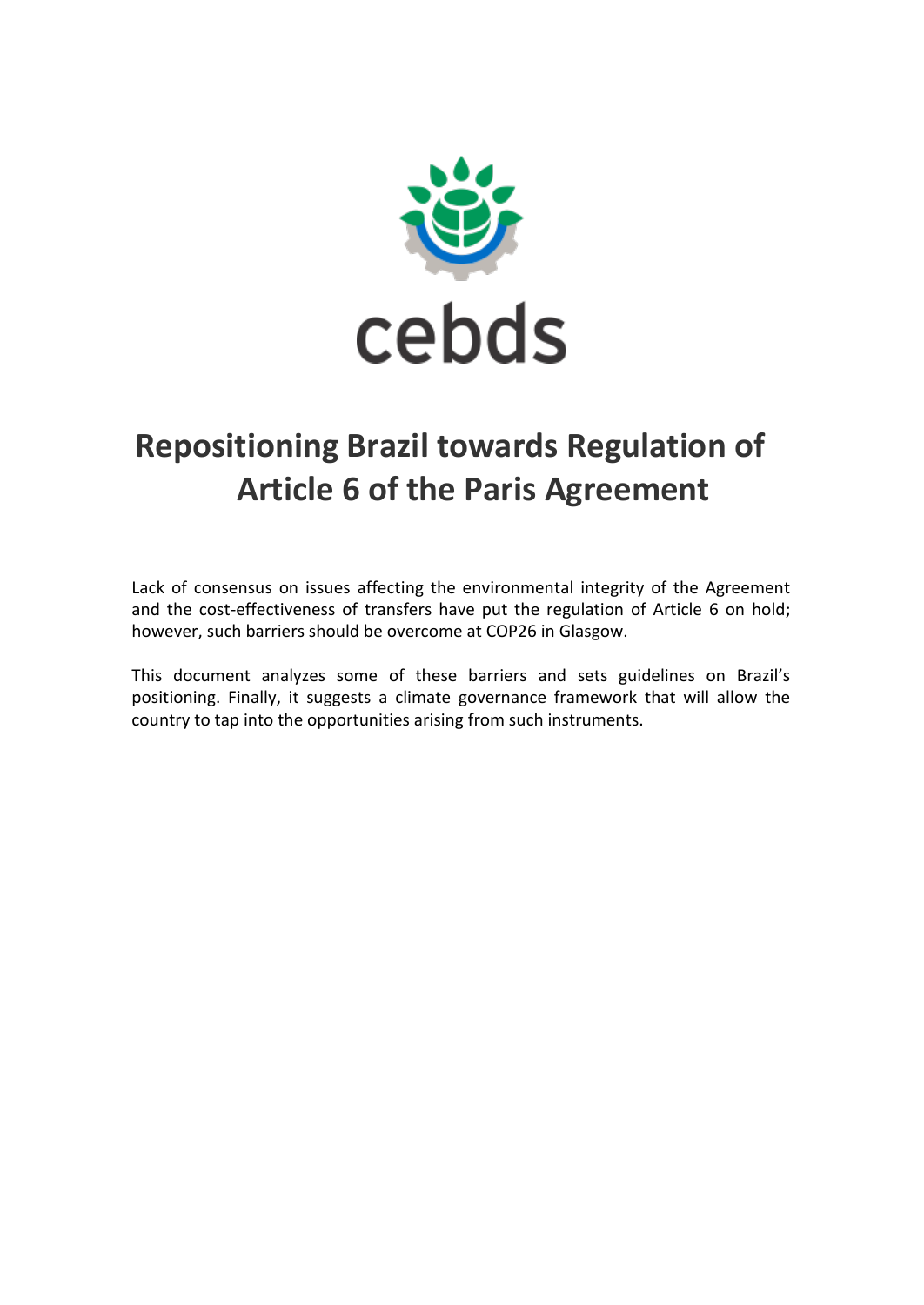

# **EXECUTIVE SUMMARY**

Article 6 of the Paris Agreement provides two market-based instruments for trading greenhouse gas emissions: one instrument, for trading internationally transferred mitigation outcomes (ITMO), provided for in Article 6.2, covers centralized and direct trades of mitigation outcomes between countries, and a decentralized mechanism, described in article 6.4, which encompasses trades between public and private entities of carbon credits generated by projects or programs.

Such instruments replace the clean development mechanisms (CDM) for transfers between countries without targets and countries with targets, and the joint implementation (JI) for transfers between countries with targets, of the Kyoto Protocol, replaced by the Paris Agreement.

*1. Corresponding adjustments as an opportunity to strengthen the carbon market*

Article 6 has not yet been regulated as consensus remains to be reached on several issues; however, divergences should be overcome at the upcoming COP26, in Glasgow. One of the key issues concerns the corresponding NDC adjustments, which occur when a country selling ITMO, or credits under Article 6.4, increases its NDC based on the quantity traded, thus enabling the buying country to deduct it from its NDC target.

This adjustment had been adopted in JI in view of the targets of sellers and buyers; however, it did not apply to CDM at the time, as the latter was traded by countries that had no targets. Since all countries have targets for their NDC commitments under the Paris Agreement, the overall reduction of the Agreement will be much smaller without these adjustments.

While such flexibility allows the sale of credits without corresponding adjustments, it also affects demand due to the lack of environmental integrity. For that reason, many developed and developing countries have already pledged to refuse transfers without such adjustments. Furthermore, the country transferring the credits would have to compete with several countries that accept the adjustment procedure.

It is therefore estimated that by 2030, average prices for trades of emissions without corresponding adjustments covered by Article 6 would not exceed \$10/tCO2e, while prices with corresponding adjustments would rise above \$30/tCO2e, generating up to 40% revenue increases<sup>1</sup>.

 $<sup>1</sup>$  Schwieger et al. (2019).</sup>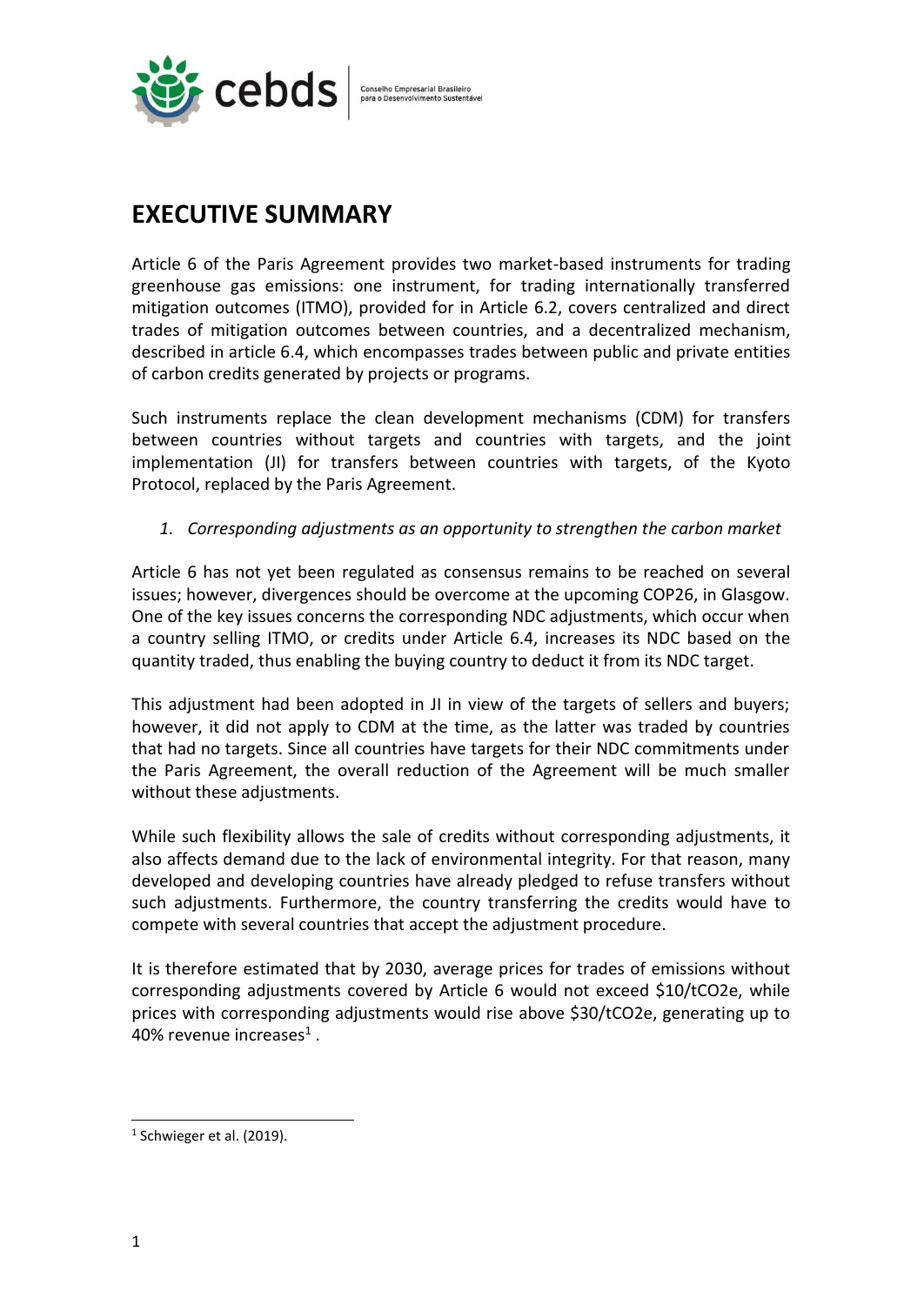

Likewise, trading CDM credits under the Paris Agreement would result in double counting, as such emission-reduction outcomes will be also counted towards the emissions inventory of the selling countries. A full carryover of CDM credits would not only decrease global emission reductions, but also bring the prices of the trade described in Article 6 down below \$10/tCO2e.

As for Brazil's position in the regulation of Article 6, the country has always advocated that the corresponding adjustments in the mechanism of article 6.4 should not be applied in the first sale, that is, only in the subsequent sales, since the additionality criteria provided by mechanism 6.4 will be too stringent and the main buyers would not have sufficient technical capacity to ensure their governance.

Nonetheless, Brazil recently put forward a conciliation proposal comprising a transition period, to be defined between 2021 and 2030, in which activities of projects outside the scope of the NDC could be traded without corresponding adjustments.

Brazil's insistence towards the voluntary nature of the obligations of NDC commitments is comprehensible, as it gives developing countries more flexibility to meet the targets, just like in the Kyoto Protocol.

However, Article 6 and its corresponding adjustments offer an opportunity for the country to harness its competitive edge through low-carbon activities and attract investment and technological development.

This trade is expected to generate approximately US\$ 16 - 72 billion  $^2$  in revenues for Brazil by 2030. But this potential would only be realized with rules that provide for corresponding adjustments and minimize the CDM carryover to Article 6. Otherwise, many buyers will drift away, and prices and revenues will be negligible.

*2.* NDC achievement and over-achievement: We have surplus for Corresponding Adjustments

The end of illegal deforestation, the continuous expansion of the offer and management of rural credit for low-carbon activities, and the expansion of Renovabio are strong assurances that we can easily meet our NDC target. Such surplus may increase with the creation of a National Offset Registration System and a Brazilian Trade System, as proposed by CEBDS (which represents Brazil at WBCSD) in replacement of Bill (PL) No. 528 currently being processed in the Chamber of Deputies. It may also be driven by the strengthening and increased engagement in planning and coordination initiatives created within Brazil's National Policy on Climate Change and environmental agencies.

<sup>2</sup> IEYA (2019) e Piris-Caaeza et al. (2016)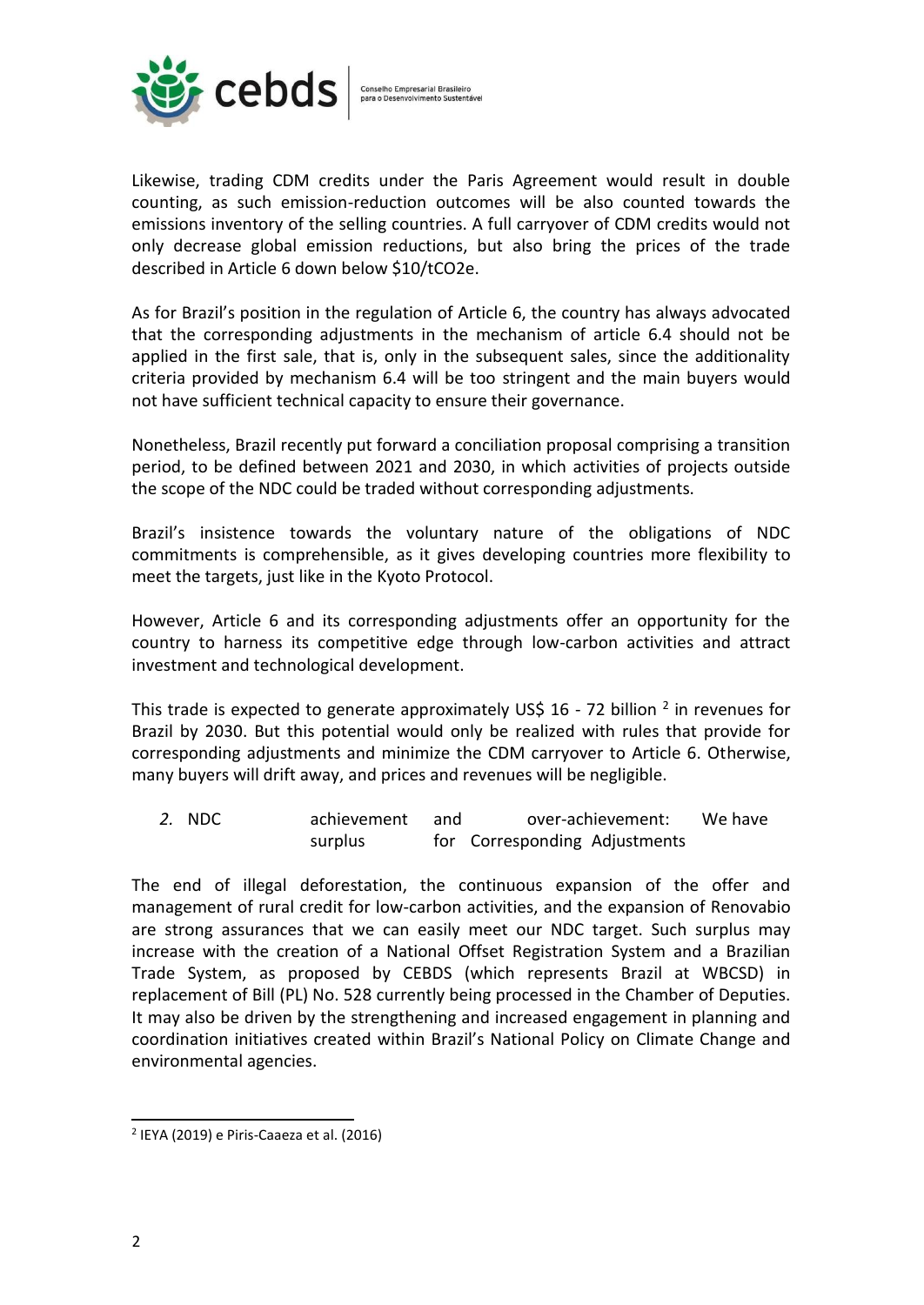

This NDC surplus will be used as guarantee for the corresponding adjustments the country may make in order to compete in the carbon trading described in Article 6. Break-even prices for transfers provided for by instruments in Article 6, with corresponding adjustments and low CDM carryover, can reach US\$ 30 to 80/tCO2e. Such favorable price levels would enable granting of corresponding adjustments in activities that are not yet financially feasible but need to be scaled up to match the paths to carbon neutrality in the country and its companies.

To do this, such corresponding adjustments must be allocated in trades that pay prices above the NDC achievement cost and sufficiently high to drive surplus. Activity-based quotas exceeding the price threshold may be also adopted to avoid the use of all the options that will be required for future Brazilian NDCs. Additionally, a technology transfer or development or application criteria could be included in the corresponding adjustment granting, either separately or combined with price and quota criteria.

For example, Floresta+ and fundraising through payments for outcomes of mitigation or neutralization of greenhouse gases from deforestation and forest degradation and the increase in forest stock and sustainable management of forests (REDD+), as provided in Article 5 of the Paris Agreement, can also harness the opportunities arising from the market instruments of Article 6 of the Paris Agreement

ITMO contracts can offer national and sub-national programs including projects and activities for mitigating or neutralizing GHG emissions, both forest and non-forest, on a large scale. That would also result in much larger revenues, lower transaction costs and greater focus. These contracts could even be made conditional on payments for deforestation and forest degradation (REDD+) mitigation outcomes under Article 5 of the Paris Agreement. In other words, the ITMO buying country would be purchasing surpluses from our NDC but would additionally pay an amount for the reductions already achieved in Brazil since 2012, in the form of payment for outcomes, whose revenues could be allocated in initiatives such as Programa Floresta+ held by the Ministry of the Environment.

Decentralized initiatives by government and private entities within the trade described in the mechanism of Article 6.4 should be encouraged for programs involving smallerscale projects. The creation of a National Offset Registration System could streamline and guide the implementation of certification standards to be adopted within this mechanism while giving visibility and transparency to the projects and legal certainty for transfers of their certificates.

Brazil could even maintain its proposed transition period yet restricting the possibility of not applying the corresponding adjustments exclusively to countries that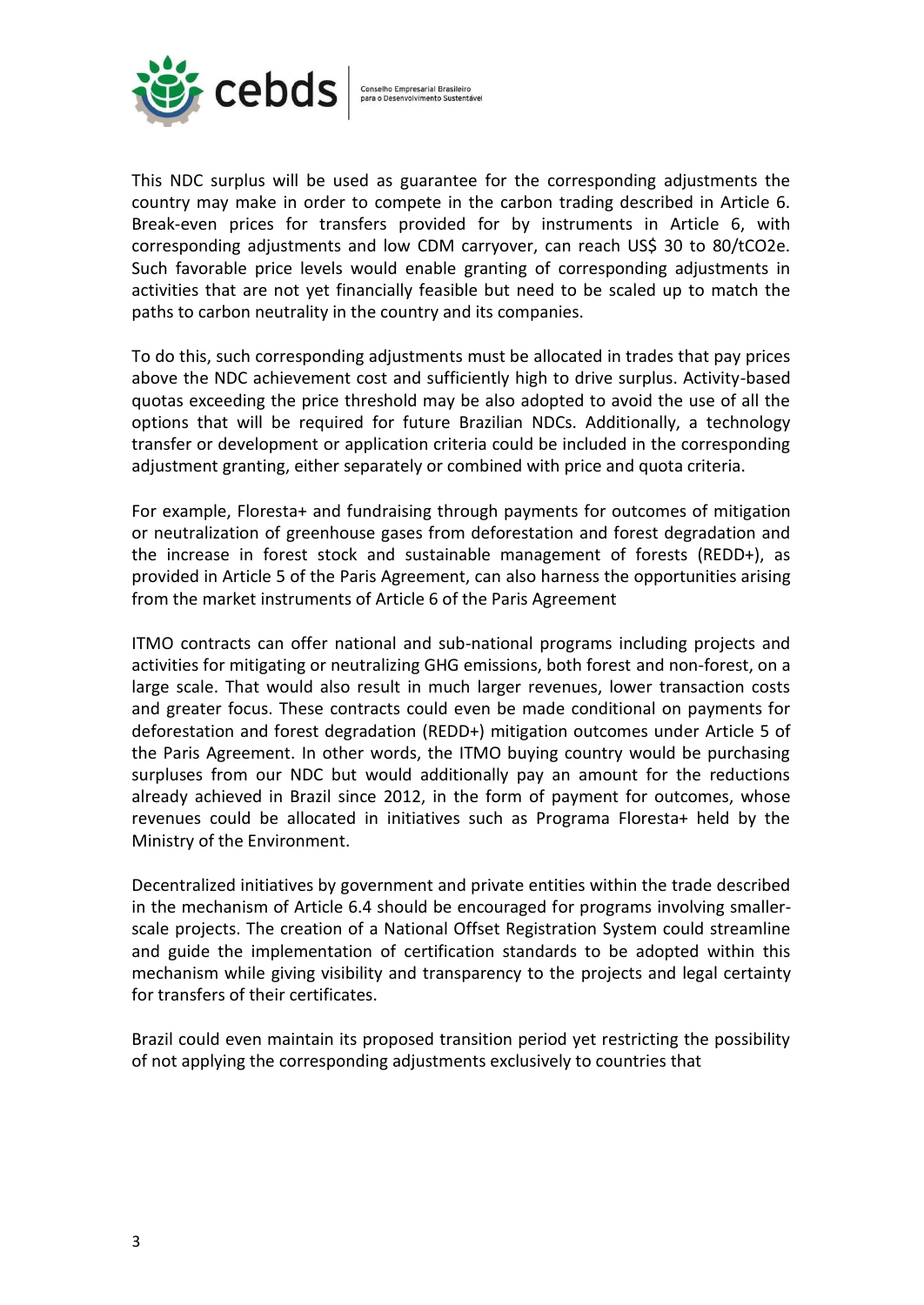

are not listed as main emitters, provided that such countries undertake to adopt targets for the entire economy and for all gases by 2030, as already adopted by Brazil and other countries. Only then will the transition period be more inclusive, with incentives and funding to match a greater ambition for future NDCs. Brazil's journey in the Convention on Climate Change as a consistent advocate for the most economically vulnerable countries and its participation in the development and management of the CDM qualifies the country to propose a CDM carryover focused on low-emitting countries holding credits from 2016 of the second commitment period of the Kyoto Protocol.

*3.* Recommendation: Corresponding Adjustments are an opportunity

Despite the numerous challenges, a participatory and technical governance of the corresponding adjustments cannot be considered a barrier; it is an opportunity for the country to finally value its efforts to reduce and neutralize GHG emissions and, thus, finance our path to carbon neutrality while expanding our competitiveness and international presence in the new low-carbon, circular, and inclusive green economy.

To this end, CEBDS recommends a Task Force for the Implementation of Article 6, coordinated by the Ministry of the Environment with the effective participation of the private sector and civil society in order to: (i) establish priorities for ITMO and carbon credit programs and projects and (ii) define criteria for granting corresponding adjustments in 6.2 and 6.4.

Article 6 creates a window of opportunity for Brazil to sell its forestry and agricultural offsets, thus increasing the value of the great natural assets of the country, and to engage its private sector in the global emissions trading throughout its journey towards neutralization.

#### **I – INTRODUCTION**

Article 6 of the Paris Agreement establishes market-based instruments, through trades of outcomes or credits associated with activities for reduction, removal, or capture of greenhouse gas (GHG) emissions, to encourage voluntary cooperation between signatory countries in implementing their nationally determined contributions (NDC)<sup>3</sup>.

Articles 6.2 and 6.3 provide an instrument to trade internationally transferred mitigation outcomes, that is, centralized and direct emission reduction transactions between countries with volume and price contracts without the need for project certification (countries). Articles 6.4 to 6.6, on the other hand, establish a decentralized mechanism for trades between public and private entities of

<sup>3</sup>Article 6.8 covers non-market instruments that will not be discussed in this publication.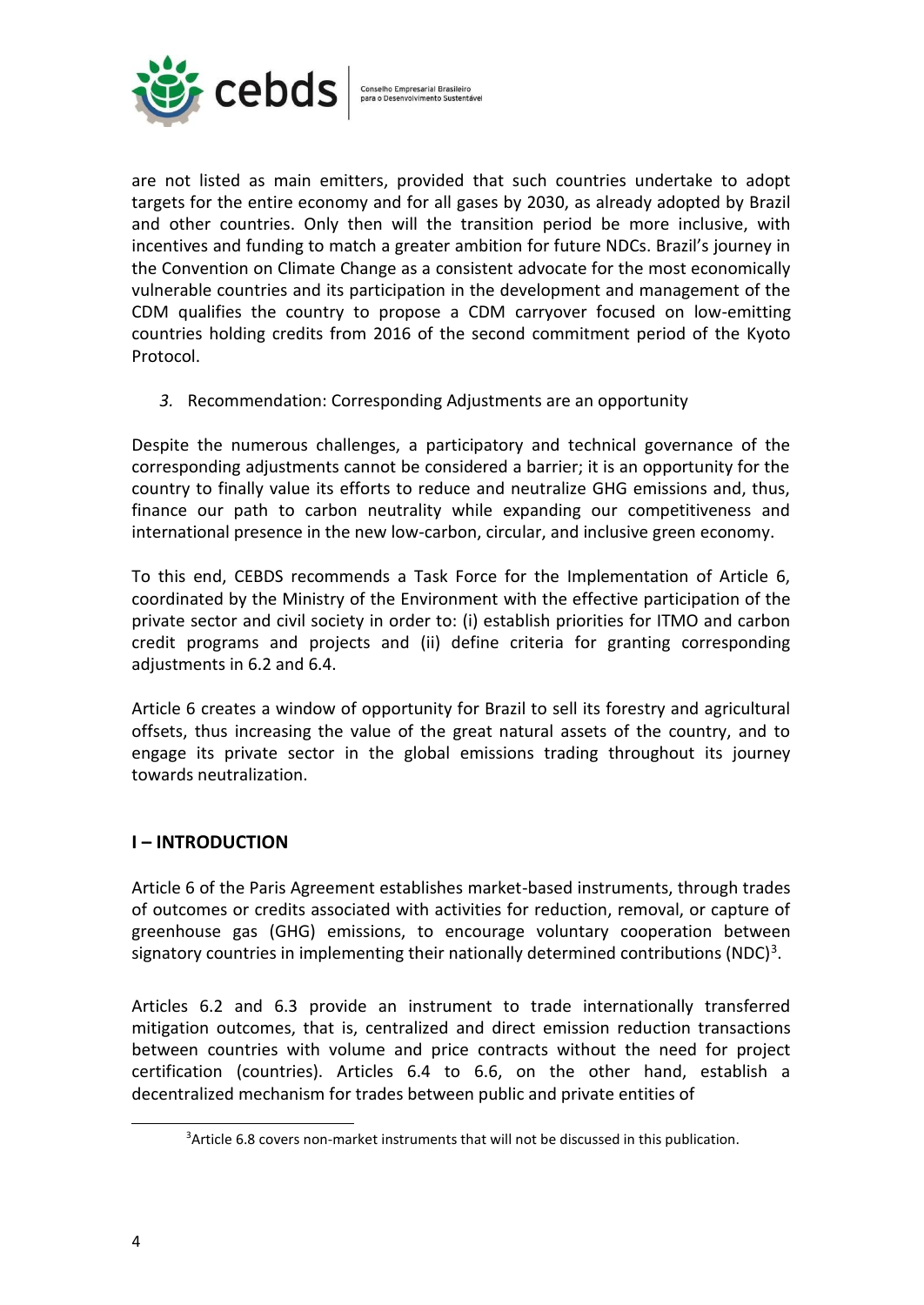

carbon credits generated by projects or programs with verified credits and GHG mitigation certificates.

Lack of consensus on issues affecting the environmental integrity of the Agreement and the cost-effectiveness of transfers have put the regulation of Article 6 on hold; however, such barriers should be overcome at COP26 in Glasgow. This document analyzes some of these barriers and sets guidelines on Brazil's positioning. Finally, it suggests a climate governance framework that will allow the country to tap into the opportunities arising from such instruments.

# **II – INTERNATIONALLY TRANSFERRED MITIGATION OUTCOMES AS PER ARTICLE 6.2**

Articles 6.2 and 6.3 set forth internationally transferred mitigation outcomes (ITMO) for direct trades of actual emission reductions between the Parties (countries). Such trades will be contracted between the Parties, accounted for, and reported to the supervising authority of the Paris Agreement. Article 6.2 requires environmental integrity, transparency, and robust monitoring. The rules that will guide the interpretation of these requirements remain under discussion, and their regulation require achieving a balance between climate integrity assurances and transaction costs related to the application of said instruments.

The commercial strategy of a country selling ITMOs would be to negotiate emission reductions that exceed its NDC target, which would only be financially feasible if purchased by countries dealing with high GHG abatement costs<sup>4</sup> and/or that rely on these transfers to diminish the risk of a more ambitious NDC in the form of offsets – including for its emissions trading systems. The selling country must evaluate actions within policies, programs, and projects, including those run by the government and the private sector, to be financed through funds arising from the ITMO trade. The buying country will likely review these options as for the climate and financial integrity of the transaction before entering into an agreement.

Therefore, ITMO trading costs will be lower than those in the credit trade provided by Article 6.4 mechanism, as each credit-generating project will have to be verified and certified, as discussed below.

<sup>4</sup>The marginal abatement cost is the cost for reducing or removing an additional unit of emission.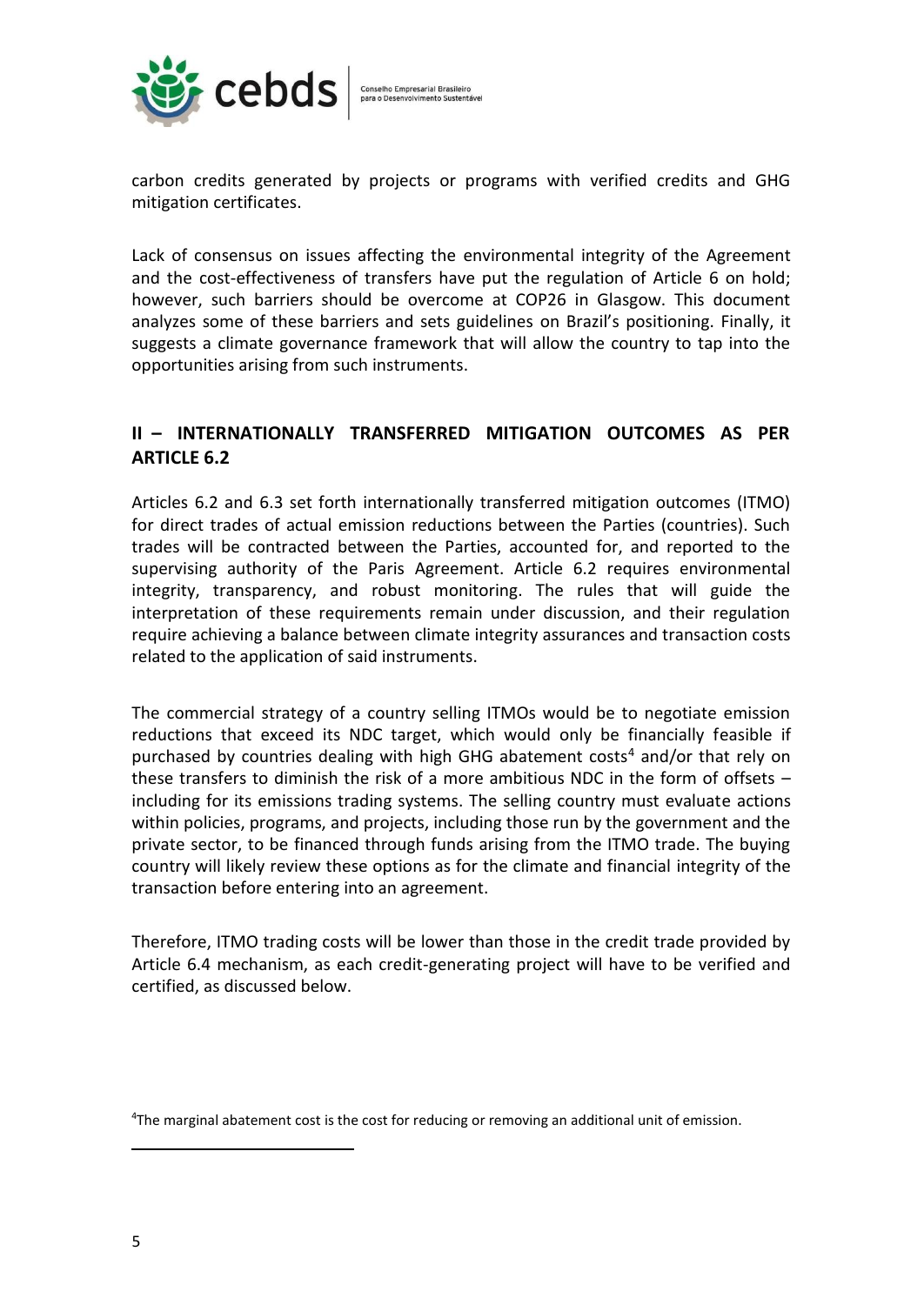

#### **III – EMISSION REDUCTION CREDITS MECHANISM AS PER ARTICLE 6.4**

Articles 6.4, 6.5 and 6.6 establishes a mechanism for public and private entities to trade credits from GHG emissions mitigation projects. The projects must be validated by third parties and accepted by the Designated National Authority, and subsequently submitted to the supervisory authority of the Paris Agreement, which will be responsible for issuing the carbon credits to be traded.

The Conference of the Parties will approve the rules, modalities, and procedures of Article 6.4, in addition to establishing the aforementioned supervisory entity to oversee the application of such provisions.

Article 6.5 establishes that emission reductions resulting from the mechanism may not be used as evidence of compliance with the selling Party's NDC if used by the buying Party to fulfill its own targets. Such veto protects the environmental integrity of the Paris Agreement by avoiding double counting of carbon credits by host and recipient countries.

Finally, article 6.6 specifies that part of the resources generated through the mechanism should be used to cover the administrative expenses incurred in the trades, and to aid adaptation efforts of developing countries that are more vulnerable to the adverse effects of climate change.

Note that the carbon credits of the mechanism in article 6.4 are generated through projects that reduced their emissions below the baseline they receive credits for. In other words, these reductions would be additional to those that would be generated without the incentives created by the carbon credit market, like previously required by the Kyoto Protocol for the Clean Development Mechanism (CDM) and the Joint Implementation (JI).

The rules, modalities, and procedures to be adopted in mechanism 6.4 are under consideration and pending approval by the Conference of the Parties. However, the need to protect the integrity of reduced carbon should not lead to an excessive increase in transaction costs. The Parties must reach a breakeven point, which will set the scale and attractiveness of the projects, including their potential use in emissions trading systems, whether jurisdictional or voluntary.

But NDC comes as an addition to the Paris Agreement, since all signatory countries have pledged to achieve specific targets. Therefore, as specified in Article 6.5, buying and selling countries must avoid double counting of emissions or credits traded through the two instruments described in Article 6 by making adjustments corresponding to the amounts traded in their NDCs<sup>5</sup>.

<sup>&</sup>lt;sup>5</sup> For a more detailed discussion, refer to ADB (2018), Michaelowa (2019), CEBDS (2019) and Seroa da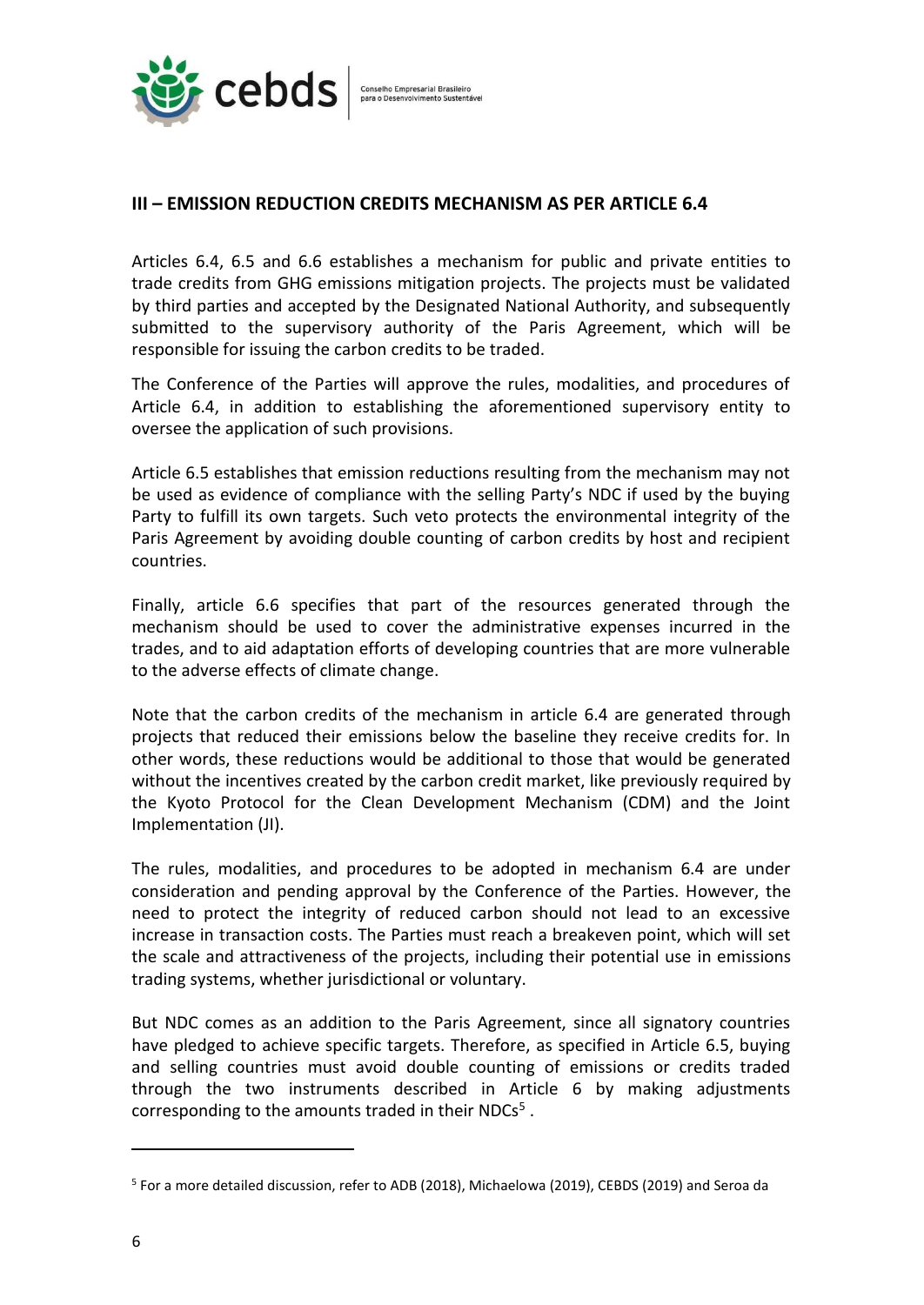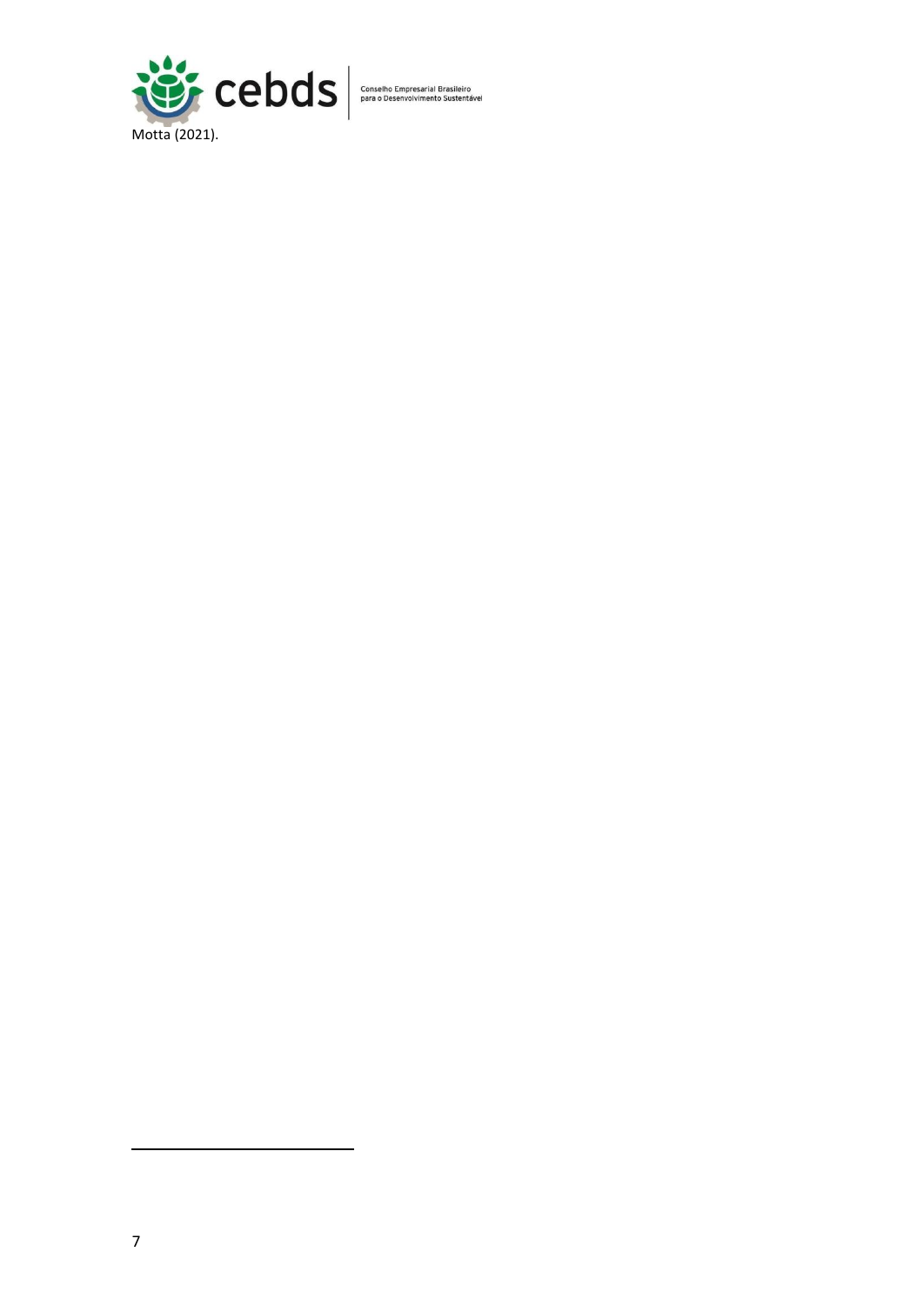

# **IV – MAIN ISSUES CONCERNING THE REGULATION OF ARTICLE 6**

Below is a review of some of the key issues concerning the regulation of Article 6.

#### **Corresponding NDC Adjustments**

NDC adjustments occur when a country selling ITMO or credits under Article 6.4 increases its NDC based on the amount traded, thus enabling the buying country to deduct it from its own NDC target.

These adjustments are more imperative in the Paris Agreement, since all signatory countries have pledged to achieve specific NDC targets. In the case of CDM, the selling country had no target and, therefore, adjustments only occurred downwards and on the buyer's side. As for the JI, which traded credits from countries that had targets, both the seller's (upwards) and the buyer's (downwards) targets had to be adjusted.

In the case of the Paris Agreement, both in ITMO and in mechanism 6.4, if there is no corresponding adjustment, the buying country's NDC is adjusted downwards while the selling country's NDC remains unaltered, thus decreasing the overall emissions reduction target of the Paris Agreement.

This requirement for corresponding adjustments is already in place for the acceptance of carbon offset credits in the Carbon Offset and Reduction Scheme for International Aviation (CORSIA), a market-based mechanism to offset emissions  $6$ .

The voluntary carbon market may see a similar situation occurring under specific  $circumstances - the so-called double claiming -$ , which is when activities of voluntary market-based projects are framed within the scope of the host country's NDC and the emissions reduction obtained will be counted in the emissions inventory of that country, being, therefore, double claimed by both the purchasing company and by the country in the fulfillment of its NDC target  $^7$ .

Thus, players of the voluntary market are gathered in the Taskforce on Scaling Voluntary Carbon Markets (TSVCM, 2020) to discuss ways to prevent this situation from encouraging the host country to reduce its mitigation efforts proportionally, otherwise trades in the voluntary market might not contribute to reduce total global emissions.

 $6$ Emissions from international air and sea transport are not part of the scope of the Climate Convention (UNFCCC). These are regulated by its international agencies. See more details on the criteria adopted in CORSIA in ICAO (2020).

<sup>&</sup>lt;sup>7</sup>Refer to Fearnehough (2020), TROVE (2021) and TSVCM (2020) for a more detailed analysis of the effects of double claiming on the voluntary market.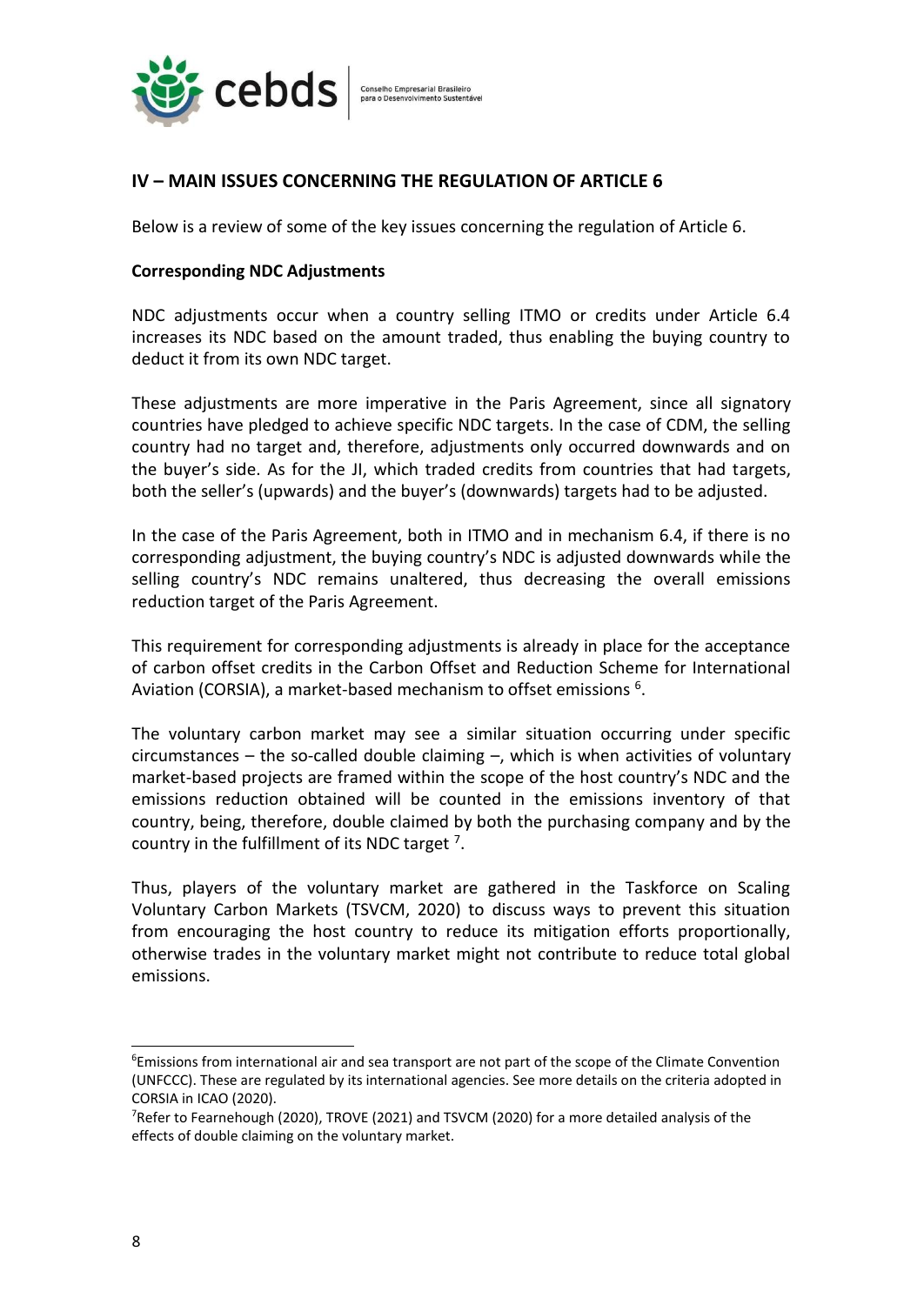

This is because the voluntary market is a funding source – particularly for developing countries and most of the less developed economies, where many of these voluntary market-based projects are implemented. Furthermore, the development of offset projects raises awareness about emissions mitigation in the countries where they are located.

Perhaps the voluntary market will merge into a framework regulated according to Article 6, but these two approaches will have to coexist with distinct objectives and structures if and until that happens.

It is estimated that average prices for trades of emissions without corresponding adjustments covered by Article 6 would not exceed US\$10/tCO2e by 2030, while prices with corresponding adjustments would rise above \$30/tCO2e, generating up to 40% revenue increases<sup>8</sup> in the same period.

# **CDM Carryover**

Likewise, trading of CDM credits as per article 6.4 would result in double counting, as such emission-reduction outcomes will be also counted towards the emissions inventory of the countries. Hence the belief among many Parties that using these credits to meet the Paris Agreement targets would reduce their ambition and environmental integrity.

Other Parties, such as Brazil, however, suggest a transition for credits issued under the Kyoto mechanisms before 2020, claiming that since these credits were generated for a protocol adopted in the Climate Convention, they should be transferred to the Paris Agreement in order to provide security for investments made in changes of regimes.

Solutions to ensure less impact on global emission reductions include limiting the CDM carryover to activities with perceived financially vulnerability and adopting novel validation and verification procedures.

If only 30% of the current CDM supply were transferred to Article 6 without corresponding adjustments for CDM credits issued after 2016 and 2013, the global emissions agreed in the NDCs would increase by 139 and 763 MtCO2e, respectively<sup>9</sup>. However, a full carryover of all CDM credits would have a much larger impact, with average trading prices under Article 2 dropping well below \$10/tCO2e<sup>10</sup>.

<sup>8</sup> Schwieger et al. (2020) and TROVE (2021).

<sup>&</sup>lt;sup>9</sup> Fearnehough et al. (2021).

<sup>10</sup> Schwieger et al. (2020).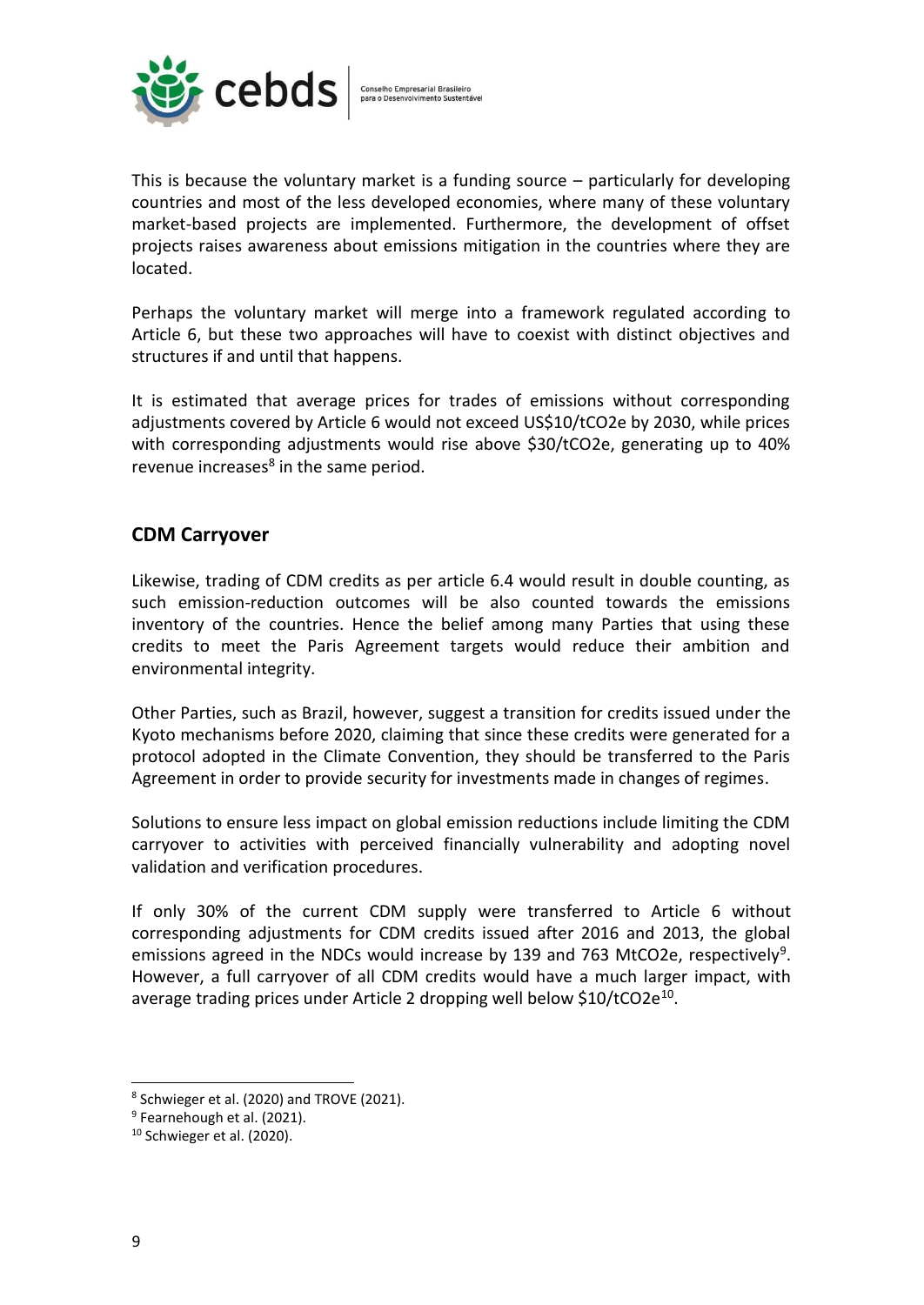

## **Overall Mitigation in Global Emissions (OMGE) Principle**

Article 6.4 stipulates that the mechanism is to deliver an "overall mitigation in global emissions" (often referenced as OMGE), constraining trades based on the additionality risks associated with such credits. The principle could be operationalized through a percentage discount on the total amount of credits traded. This way, the selling country will adjust its NDC target upwards based on the total credits transferred, but the buying country would not be allowed to deduct that percentage from its target.

By reducing the volume of adjustments in the buying country, the implementation of OMGE would increase the price of traded credits. Such increase varies according to the discount percentage and the demand price sensitivity. Higher prices could bring the traded volume down; however, the total value of the transactions could increase for the benefit of selling countries while encouraging further domestic mitigation initiatives in the buying countries.

It is estimated that 10 and 20% discounts would increase Article 6 trade revenues by 5 and 8%, respectively, creating inelastic demand that would enable increasing the OMGE with no negative effect on the flow of investments<sup>11</sup>.

In the case of Brazil, emission reductions exceeding its NDC targets would entail costs higher than those in countries with less ambitious NDCs. Therefore, a price increase could bring more competitive advantage for the country.

Although article 6.2 makes no mention to OMGE, there are discussions in place regarding its application in ITMOs for the purpose of increasing the climatic integrity of the transfers.

#### **Share of Proceeds (SoP)**

Article 6.6 rules that a portion of the proceeds coming from trades through the mechanism in 6.4 should be mainly destined to help developing countries in their climate adaptation efforts and to other management activities described in Article 6. This principle is called share of proceedings, SoP.

It was adopted for CDM and subsequently included in the Article 6.4 mechanism. However, it is not expressly described in article 6.2. To ensure equal treatment and financing potential, several countries including Brazil are suggesting that the SoP be equally applied to ITMO trades as in OGME.

The SoP directly affects prices, and its effects on supply and demand are similar to those described for discounts on OMGE amounts. SoP of 2% and 10% of carbon credits would increase Article 6

<sup>&</sup>lt;sup>11</sup> Fearnehough et al. (2021).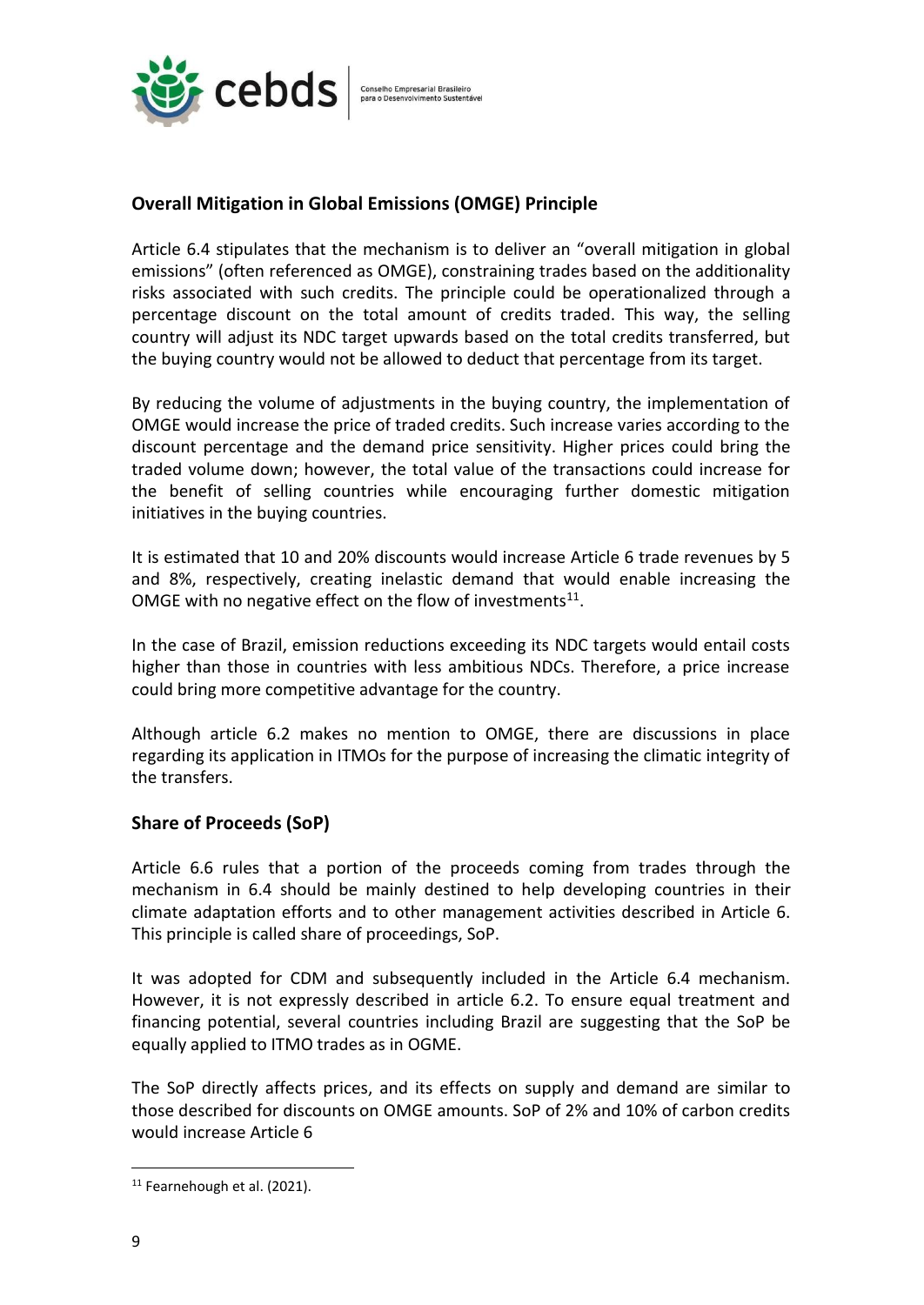

trade revenues by 1 and 3% respectively<sup>12</sup>. This brings opportunities to increase funding for adaptation efforts without affecting the flow of investments.

# **V – BRAZIL'S REPOSITIONING**

As for Brazil's position in the regulation of Article 6, the country has always advocated that the corresponding adjustments in the article 6.4 mechanism should not be applied in the first sale, that is, only in the subsequent sales, since the additionality criteria provided by the mechanism 6.4 will be too stringent and the main buyers would not have sufficient technical capacity to ensure their governance.

Nonetheless, Brazil recently put forward a conciliation proposal comprising a transition period, to be defined between 2021 and 2030, in which activities of projects outside the scope of the NDC could be traded without corresponding adjustments.

The country's insistence towards the voluntary nature of the obligations of NDC commitments is comprehensible, as it gives developing countries more flexibility to meet the targets, just like in the Kyoto Protocol.

However, as mentioned earlier, the additionality of emissions from an activity in the 6.4 mechanism can only ensure reduction; it does not prevent such emissions from being counted twice or having an impact on the climate integrity of the Agreement. Furthermore, the selling country could loosen its efforts to comply with the NDC if the corresponding adjustments are not in place.

Governance should not be an impediment. Previous experiences managing and accounting for the mechanisms of the Kyoto Protocol have given countries basic capacity to oversee the generation of these credits and count them towards their national inventories, which will monitor compliance with the NDCs – an activity supported by a range of technical assistance programs of the Climate Convention.

It is worth considering that foreign countries will subsidize increases in the NDC for the purpose of offsetting the corresponding adjustments in an emissions trading, attracting investments that would not otherwise be possible in the country. Therefore, whether through article 6.4 or article 6.2 mechanisms, the trades of Article 6 will generate jobs and boost the country's technological performance within a low-carbon path.

As previously analyzed, without the corresponding adjustments, trade prices will fall dramatically, further benefitting competitors whose costs of mitigation through conservation, restoration and renewable energy are lower due to

 $12$  Fearnehough et al. (2021).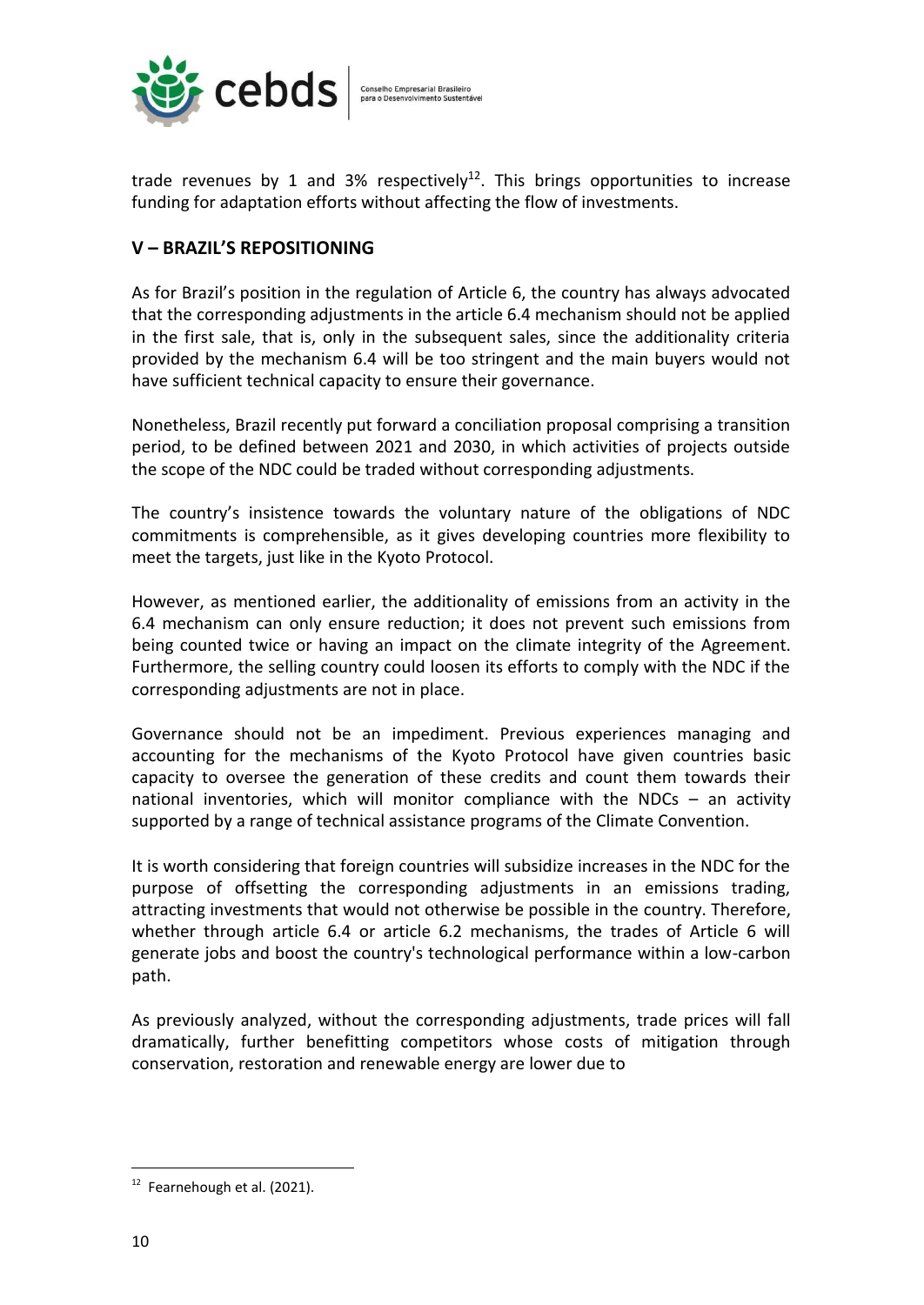

lower growth rates of their emissions<sup>13</sup>. Without corresponding adjustments, the country's chances of attracting investors will be much smaller.

Furthermore, most European "potentially buying" countries and developing countries, which are important "sellers" under Article 6 (e.g., Peru, Colombia, and Costa Rica), are already signatories to the San Jose Principles (SJPs)), which include obligations concerning corresponding adjustments to avoid double counting $^{14}$ .

The Brazilian proposal for a transition period is unequivocally intended to alleviate global efforts to reduce emissions by 2030. However, it can be revised to ensure these losses will generate gains in the carbon neutralization paths after 2030. Brazil could maintain this proposal yet restrict the possibility of not applying the corresponding adjustments exclusively to countries that are not listed as main emitters and undertake to adopt targets for the entire economy and for all gases by 2030, as already adopted by Brazil and other countries. Only then will the transition period be more inclusive, with incentives and funding that match a greater ambition for future NDCs.

Otherwise, the breakdown of activities "outside" the NDC to avoid application of corresponding adjustments will constitute a perverse incentive, for it will discourage countries to set forth more ambitious NDCs and will result in just the opposite of Brazil's goal for its entire economy and to the purpose of the Paris Agreement.

As for the carryover of CDM credits, Brazil advocates the need to provide legal certainty for investments as global agreements change. This guarantee is important, but it must be provided in a way that minimizes the impacts on the global reduction effort established in the Paris Agreement. Brazil's journey in the Convention on Climate Change as a consistent advocate for the most economically vulnerable countries and its participation in the development and management of the CDM qualifies the country to propose a CDM carryover focused on low-emitting countries holding credits from 2016 of the second commitment period of the Kyoto Protocol.

Even though the Brazilian document puts forward a proposal for dialogue between the signatory countries of the Paris Agreement prior to COP26, it can be revised to ensure that the country's successful reputation in the Climate Convention and its competitive advantages arising from the market instruments of Article 6 will remain intact.

 $^{13}$ E.g., countries in South America, West Africa, the Republic of Congo, and Indonesia. See IETA (2019).

https://cambioclimatico.go.cr/sanjoseprinciples/about-the-san-jose-principles/.

 $14$ During COP25, in Madrid, a group of thirty-two nations including many developing countries and most of the European Union members created their own market rules to solve disputes over the regulation of Article 6. They adopted the "San José Principles for High Ambition and Integrity in International Carbon Markets (SJPs)," which seek to ensure the environmental integrity of the Paris Agreement by avoiding double counting with corresponding adjustments in the NDCs and prohibiting the use of credits from the Kyoto Protocol, see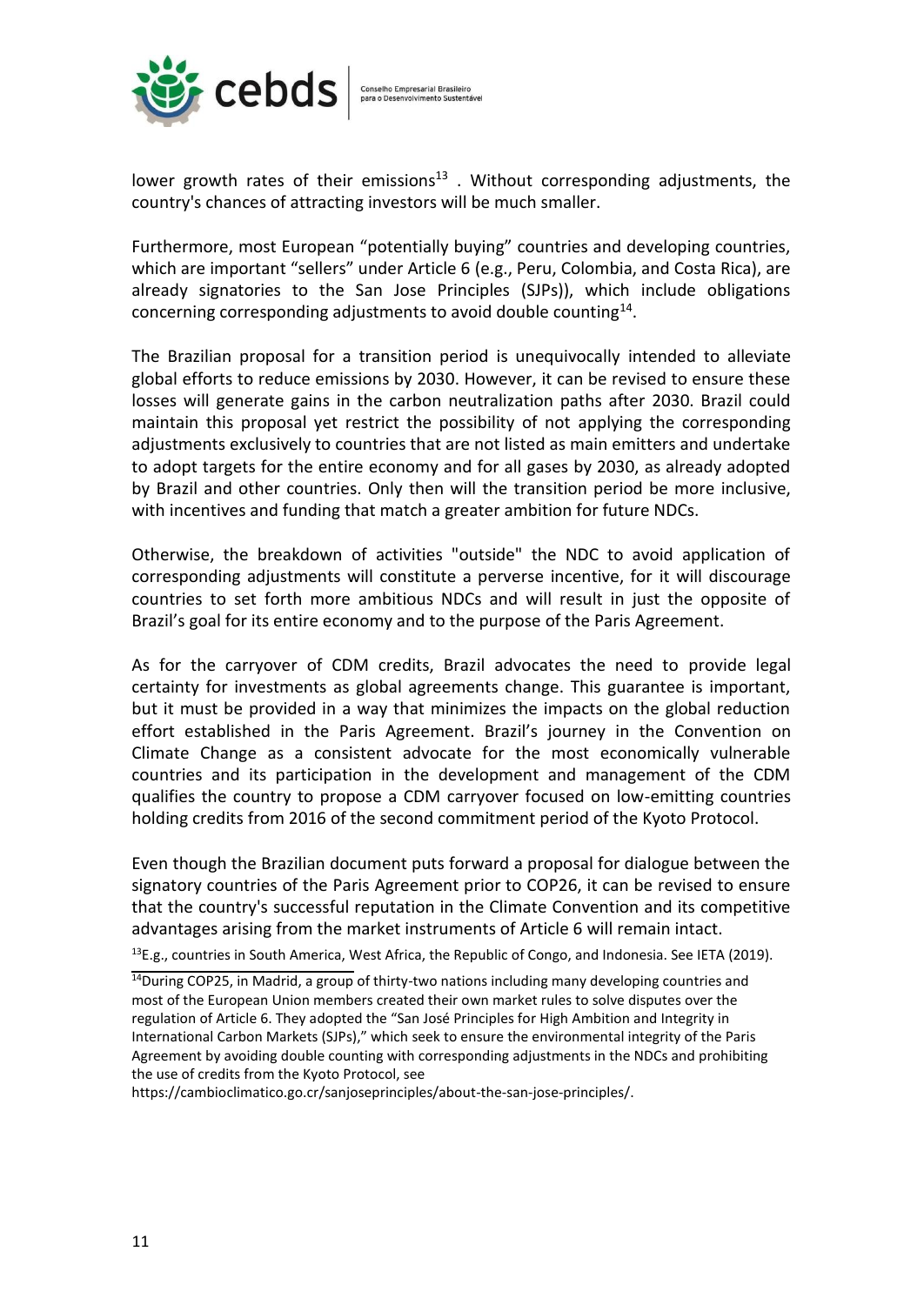

This revision would be in line with Brazil's proposal for the application of the OMGE and the SoP, and for ITMO trades as well. This positioning must be maintained and supported. As discussed earlier, the resulting price and revenue increases benefit climate integrity and may even further our competitive advantages.

#### **VI – GOVERNANCE RECOMMENDATIONS**

Article 6 provides the country an opportunity to harness its competitive edge through low-carbon activities and attract investment and technological development. Failure to regulate this article will significantly reduce opportunities for countries with competitive advantages in mitigation outcomes or credits such as Brazil. RSM: Everyone loses, including buyers, otherwise there would be no trade.

This trade is expected to generate approximately US\$ 16 to 72 billion  $^{15}$  in revenues for Brazil by 2030. But this potential would only be realized with rules that uphold the corresponding adjustments and minimize the CDM carryover based on rules of the market instruments provided for in Article 6. Otherwise, many buyers will drift away, and prices and revenues will be negligible.

Therefore, we suggest that the following recommendations are discussed with academia, civil society, and the national production sector with the aim of outlining Brazil's positioning in the regulation phase, whose negotiations will continue at the next Conference of the Parties (COP26) to take place in November 2021 in Glasgow, Scotland:

- Revise the positioning that opposes to the corresponding NDC adjustments in the article 6.4 mechanism and the full carryover of CDM credits and activities. In addition to making our competitive advantages unfeasible, it threatens the environmental integrity of the Paris Agreement, harms the country's reputation, and creates complex additionality barriers; and
- Maintain the positioning for isonomy in OMGE and SOP in the instruments of articles 6.2 and 6.4, ensuring not only equal treatment, but also greater climate integrity and revenues.

The regulation of Article 6 is one of the main goals towards the finalization of the Paris Agreement's rulebook, ensuring its effective implementation and contribution to expanding the Agreement's ambition<sup>16</sup>. Such regulation will be one of the main topics at COP26, in

 $15$  IETA (2019) and Piris-Cabeza et. al (2016)

<sup>&</sup>lt;sup>16</sup>COP26 will also prioritize periods and scopes for NDC goals (Article 4), the frequency of review of NDC ambitions (Article 14) and the transparency rules for monitoring the implementation of NDC commitments (Article 13), climate finance (Article 9), and irreversible *loss and damage* issues). They are equally important for the future of the agreement in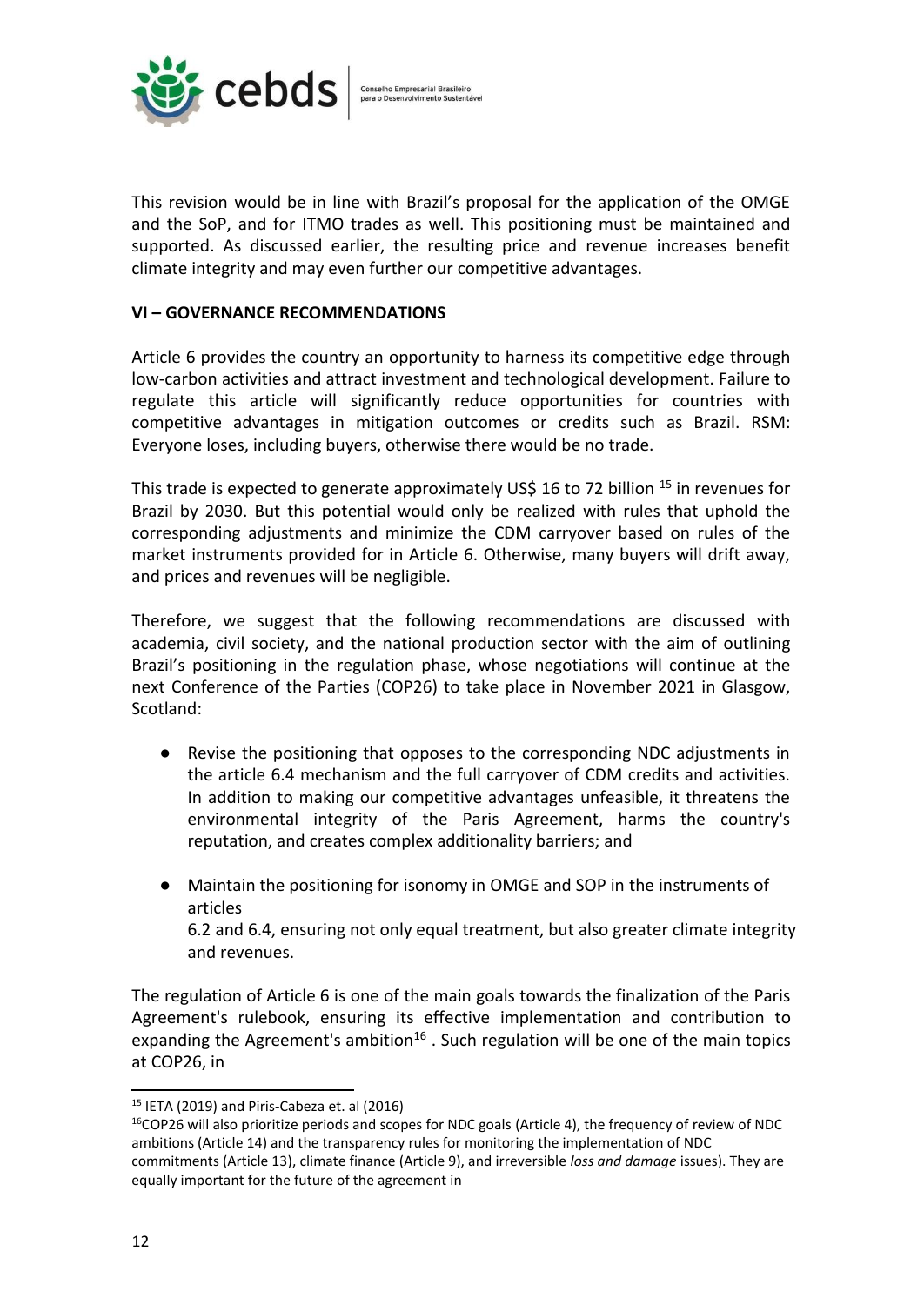

Glasgow. Whatever the final form of regulation at COP26 or even the subsequent one may be, regardless of whether there will be a transition period for the mandatory application of the corresponding adjustments, carbon credits with adjustments will have more value than those subject to the risk of double counting.

Therefore, the country needs to discuss how to better tap into the trade opportunities arising from our competitive advantages in low-carbon activities. The granting of corresponding adjustments to trades using the market instruments of Article 6 must be managed to further our competitive advantages, not hinder them.

The end of illegal deforestation, the continuous expansion of the offer and management of rural credit for low-carbon activities, and the expansion of Renovabio are strong assurances that we can easily meet our NDC target. Such surplus may increase with the creation of a National Offset Registration System and a Brazilian Trade System, as proposed by CEBDS in replacement of Bill (PL) No. 528 currently being processed in the Chamber of Deputies. It may also be driven by the strengthening and increased engagement in planning and coordination initiatives created within Brazil's National Policy on Climate Change and environmental agencies.

This NDC surplus will be used as guarantee for the corresponding adjustments the country may make in order to compete in the carbon trade described in Article  $6$ even in the CORSIA and the voluntary market.

But these adjustments must be granted in compliance with the current NDC and its greater ambition for 2025. Breakeven prices for transfers through instruments in Article 6, with corresponding adjustments and low CDM carryover, can reach US\$ 30 to 80/tCO2e. With prices at this level, the country would be able to grant corresponding adjustments in activities that are not yet financially feasible, but which can start up projects and technologies not required for achieving the current NDC, even with a greater ambition for the 2025 target.

On the other hand, these activities would have to be scaled up to match the paths to carbon neutrality in the country and its companies. To do this, such corresponding adjustments must be allocated in trades that pay prices above the NDC achievement cost and sufficiently high to drive surplus. Technically, Brazil would determine the shadow price of its NDC and would only grant corresponding adjustments for transfers above that mark. Activity-based quotas exceeding the shadow price threshold may be also adopted to avoid the use of all the options that will be required for future Brazilian NDCs.

Additionally, a technology transfer or development or application criteria could be included in the corresponding adjustment granting, either separately or combined with

the 2-degree trajectory, these rules will also influence the climatic integrity of the transfers carried out in Article 6.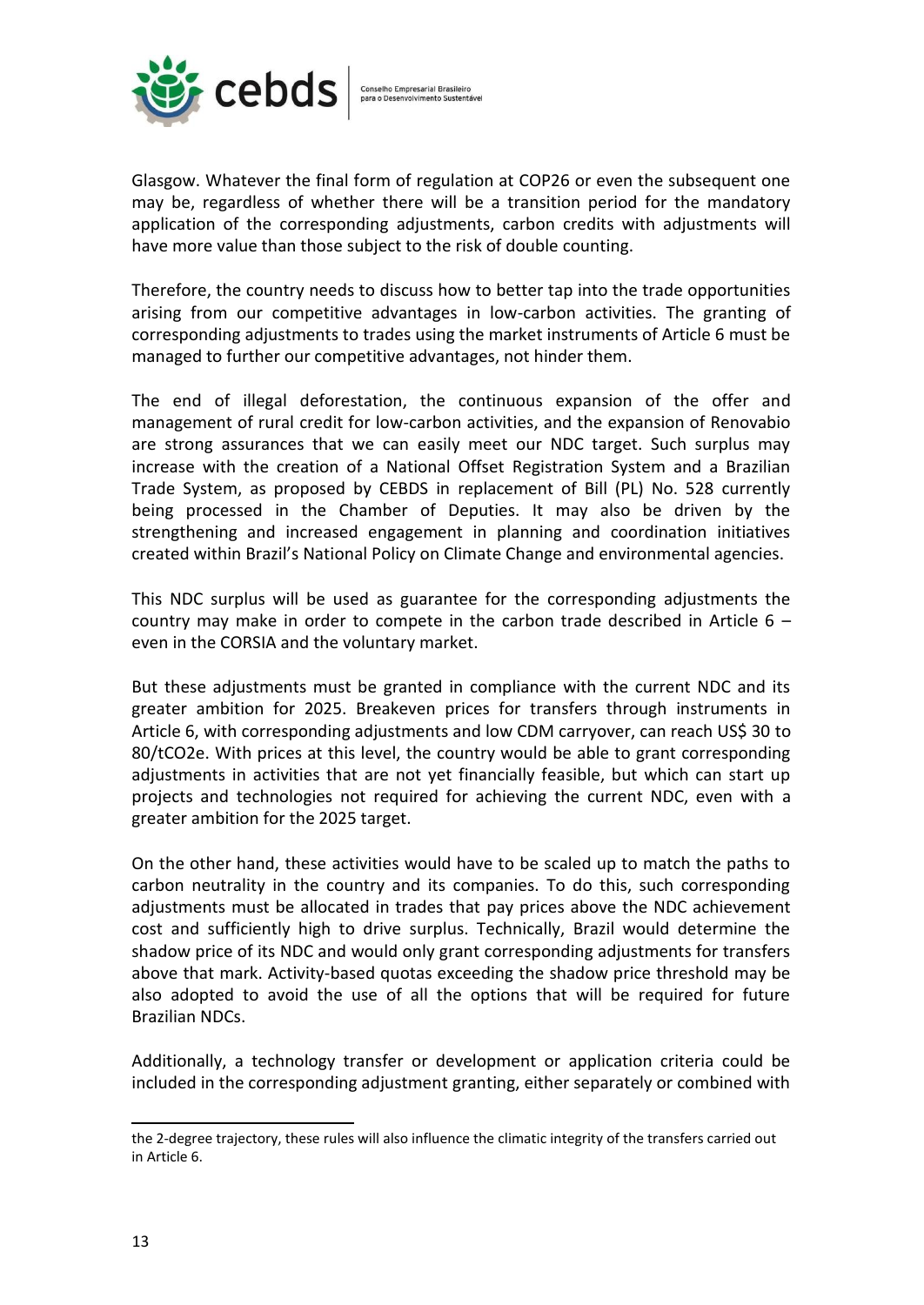

price and quota criteria, creating a scale for technological processes that would be the baseline of future NDCs and necessary for the paths to carbon neutrality.

To this end, CEBDS recommends a Task Force for the Implementation of Article 6, coordinated by the Ministry of the Environment with the effective participation of the private sector and civil society in order to: (i) establish priorities for ITMO and carbon credit programs and projects and (ii) define criteria for granting corresponding adjustments in 6.2 and 6.4.

Once Law No. 14.119/2021 is regulated in Brazil, it will define concepts, objectives, guidelines, actions, and criteria for the implementation of the National Policy on Payment for Environmental Services (PNPSA) using federal resources. However, this PSA law is not aimed at fundraising, but at the distribution of funds available in agreements on payment for environmental services.

For example, Floresta+ and fundraising through payments for outcomes of mitigation or neutralization of greenhouse gases from deforestation and forest degradation and the increase in forest stock and sustainable management of forests (REDD+), as provided in Article 5 of the Paris Agreement, can also harness the opportunities arising from the market instruments of Article 6 of the Paris Agreement

It is worth mentioning that Brazil should prioritize the two instruments of Article 6. ITMO contracts can offer national and sub-national programs including projects and activities for mitigating or removing GHG emissions, both forest and non-forest, on a large scale. Consequently, it would also result in much larger revenues. As already mentioned, in this case, the selling country would manage the eligibility of activities and the allocation of proceeds with lower transaction costs and greater focus. ITMO proceeds could even be allocated throughout a project within the commercialized program, from the design to the implementation phase.

Thus, corresponding adjustments ensure climate integrity to the carbon market while creating demand and prices that strengthen Brazil's competitive advantages. Participatory and technical governance of the corresponding adjustments creates opportunities for Brazilian competitive advantages; not barriers. Hence the importance of the National GHG Offset Inventory (SNRC-GHG) proposed by Bill (PL) 528/2021 in replacement of CEBDS to account for offsets of GHG emissions reductions in the country, thus enabling management and registration of such corresponding adjustments.

Article 6 offers an opportunity for the country to finally value its efforts to reduce and neutralize GHG emissions and, thus, finance our path to carbon neutrality while expanding our competitiveness and international presence in the new low-carbon, circular, and inclusive green economy.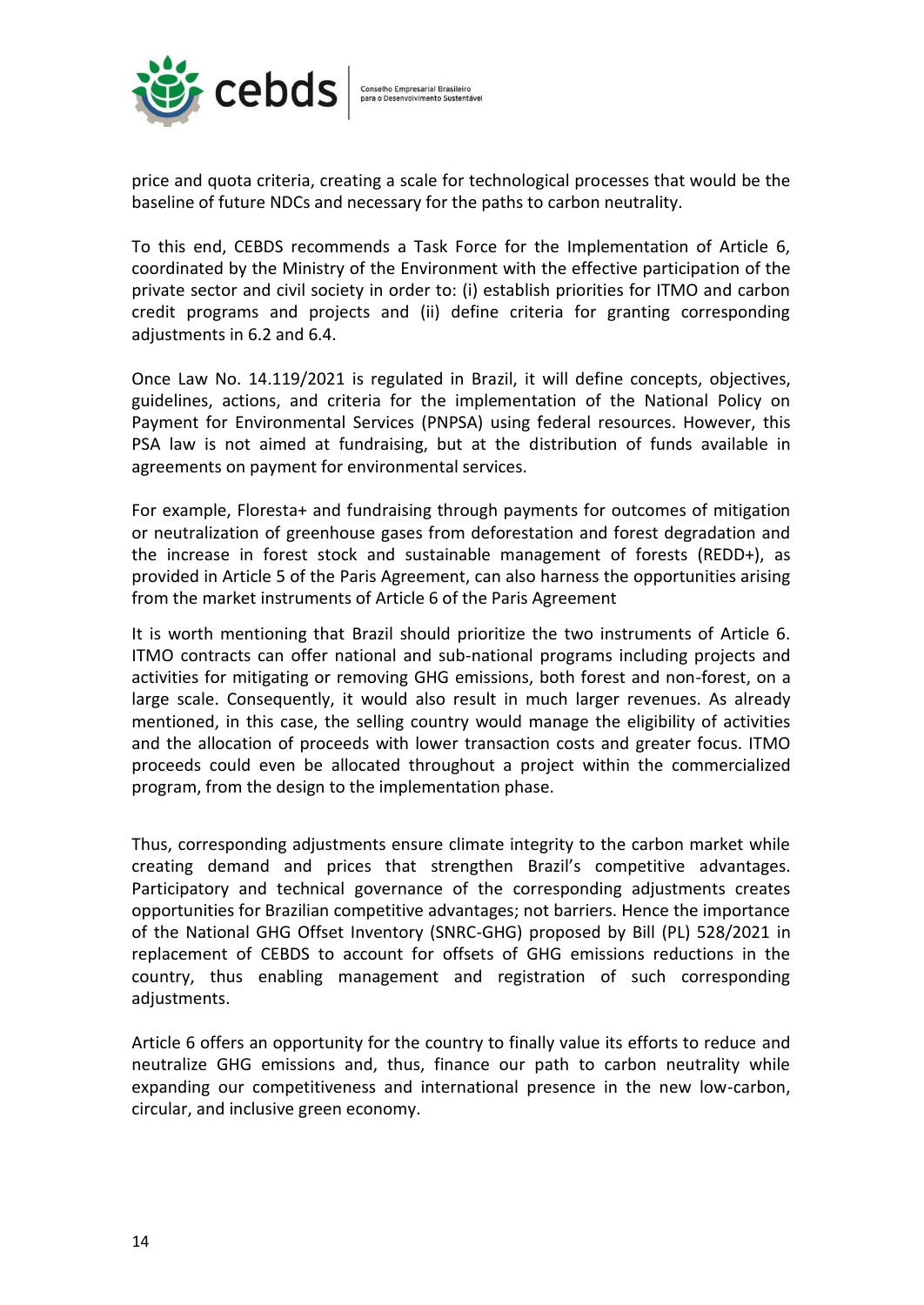

## **REFERENCES**

ASIAN DEVELOPMENT BANK. *Decoding Article 6 of the Paris Agreement.* Manila: ADB, Apr 2018.

CONSELHO EMPRESARIAL BRASILEIRO PARA O DESENVOLVIMENTO SUSTENTÁVEL. *Posicionamento empresarial sobre o Artigo 6 do Acordo de Paris (Corporate Positioning on Article 6 of the Paris Agreement).* Rio de Janeiro: CEBDS, 2019.

FEARNEHOUGH, H. *et al*. *Future Role for Voluntary Carbon Markets in the Paris Era*, Final Report, Climate Change 44/2020. Dessau-Roßlau: German Environment Agency, Nov. 2020.

FEARNEHOUGH, H. *et al. Analysis of Options for Determining OMGE, SOP and Transition within Article 6:* Implications of policy decisions for international crediting under the Paris Agreement. Climate Analytics/New Climate Institute/Öko-Institut, May 2021.

ICAO. Technical Advisory Body (TAB). *Recommendations on CORSIA eligible emissions units.* Excerpt from the TAB Report. Montreal: ICAO, Jan. 2020.

IETA. *The Economic Potential of Article 6 of the Paris Agreement and Implementation Challenges*. Washington, D.C.: University of Maryland. IETA - CPLC, Sep. 2019.

MICHAELOWA, A. *et al*. Additionality revisited: guarding the integrity of market mechanisms under the Paris Agreement. *Climate Policy* v. 19, n. 10, p. 1211-1224, 2019.

PIRIS-CABEZAS, P. *et al*. *Cost-Effective Emissions Reductions beyond Brazil's International Target:* Estimation and Valuation of Brazil's Potential Climate Asset. Washington D.C.: Environmental Defense Fund, 2016.

SCHWIEGER *et al*. Pricing of Verified Emission Reduction Units under Art. 6: Gaining a Better Understanding of Possible Scenarios. *First Climate*, Zurich, 20 Nov. 2019.

SEROA DA MOTTA, R. *As Vantagens Competitivas do Brasil nos Instrumentos de Mercado do Acordo de Paris (Competitive Advantages for Brazil on the Market Instruments of the Paris Agreement*.) Rio de Janeiro: Instituto Clima e Sociedade, 2021.

TROVE. Future Demand, Supply and Prices for Voluntary Carbon Credits - Keeping the Balance. London: Trove Research, Jun. 2021.

TSVCM. Taskforce on Scaling Voluntary Carbon Markets: Consultation open for comment. *Linklaters*, 11 Nov. 2020.